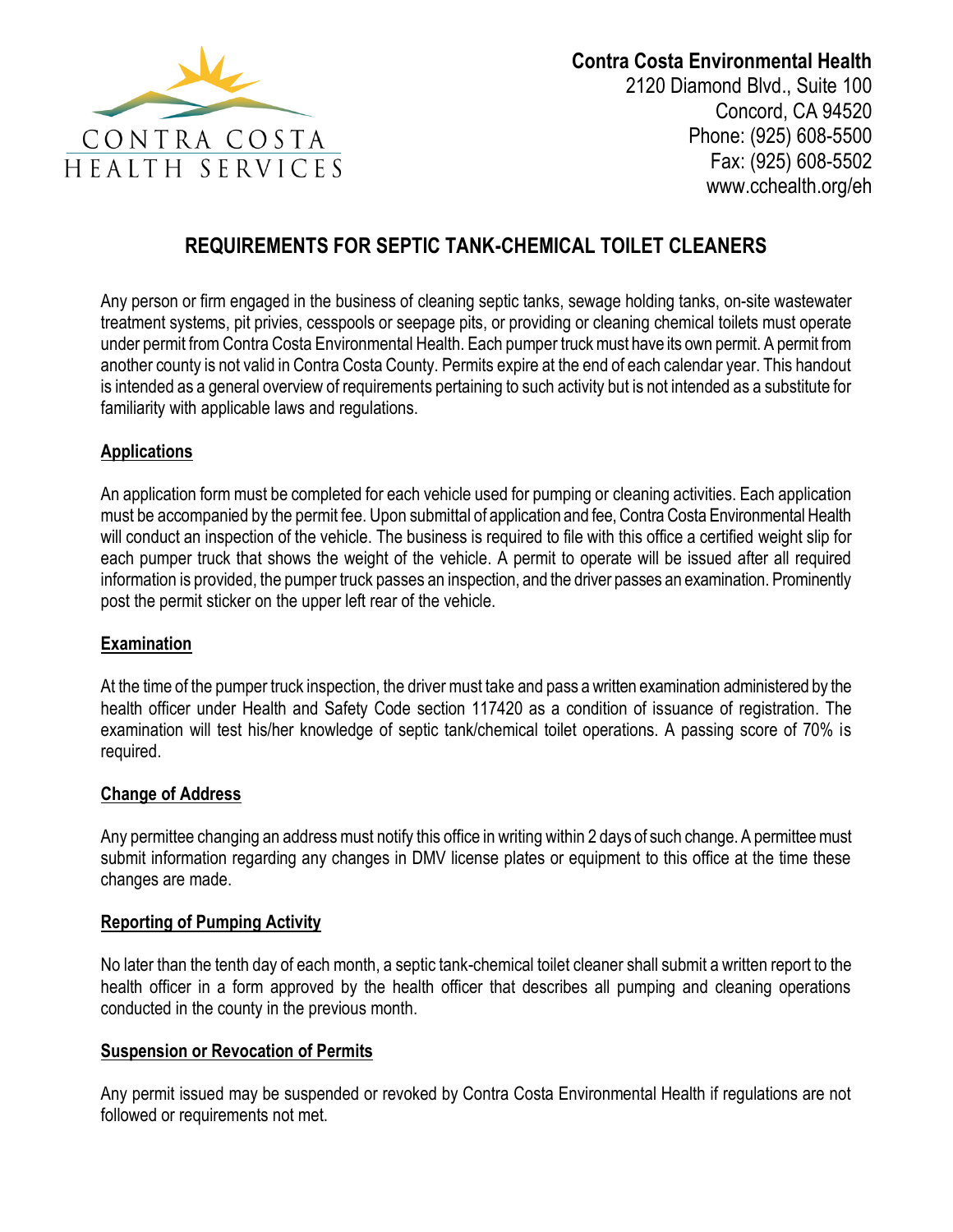## **Disposal Sites**

Sewage collected by a septic tank-chemical toilet cleaner must be disposed of only at a public facility that provides wastewater collection and treatment services.

**NOTE**: Sewage wastes can transmit diseases to humans. Wastes must not be disposed of in water courses, streams, storm drains, onto the ground surface, roadsides, near wells, on lawns, gardens, crops, or in floodplains. Any spilled wastes must be immediately cleaned up. Contra Costa Environmental Health reserves the right to require special disposal conditions for a permittee if problems should arise from his or her operation. Disposal at sites other than those approved by Contra Costa Environmental Health is a violation of Sections 25000-25010 of the California Health and Safety Code.

## **Pumper Truck Requirements**

Sewage collection tanks on vehicles used to collect or transport sewage must be constructed of metal, watertight, and designed to prevent spillage of the contents. A means to accurately measure the volume of the contents in the tank must be provided.

Pumps on vehicles used to collect or transport sewage must be designed to prevent leakage.

A leak-proof gate valve must be provided on the tank for the collection or discharge of the tank contents. The gate valve must have a leak-proof screw plug or screw cap that must be installed when the valve is not being used. The plug or cap must be chained at all times.

Pipes and hoses on vehicles used to collect or transport sewage must be designed to prevent leakage and be of a sufficient length to extend fully into, and maximize the removal of the contents of, the septic tank, sewage holding tank, onsite wastewater treatment system, cesspool, privy pit or vault, seepage pit or chemical toilet being cleaned.

- All equipment utilized by a septic tank-chemical toilet cleaner in the course of collecting or transporting sewage must be made of durable and easily cleanable materials.
- Vehicle identification markings must:
	- a. Be applied to both sidewalls of the vehicle;
	- b. Be in sharp contrast to the background;
	- c. Be of such size as to be readily visible during daylight hours from a distance of 50 feet; and
	- d. Include the following information:
		- (1) The name and address of the permitted septic tank-chemical toilet tank cleaner; and
		- (2) The capacity of the sewage collection tank, in gallons.
- The permit decal required under Section 420-6.1206 of the Ordinance must be prominently displayed on the rear of the vehicle.

## **Pumping and Cleaning Operations**

• Each compartment of a septic tank must be pumped whenever it is opened for cleaning. If problems are noted with the septic system, please inform the property owner that permits are required to repair or